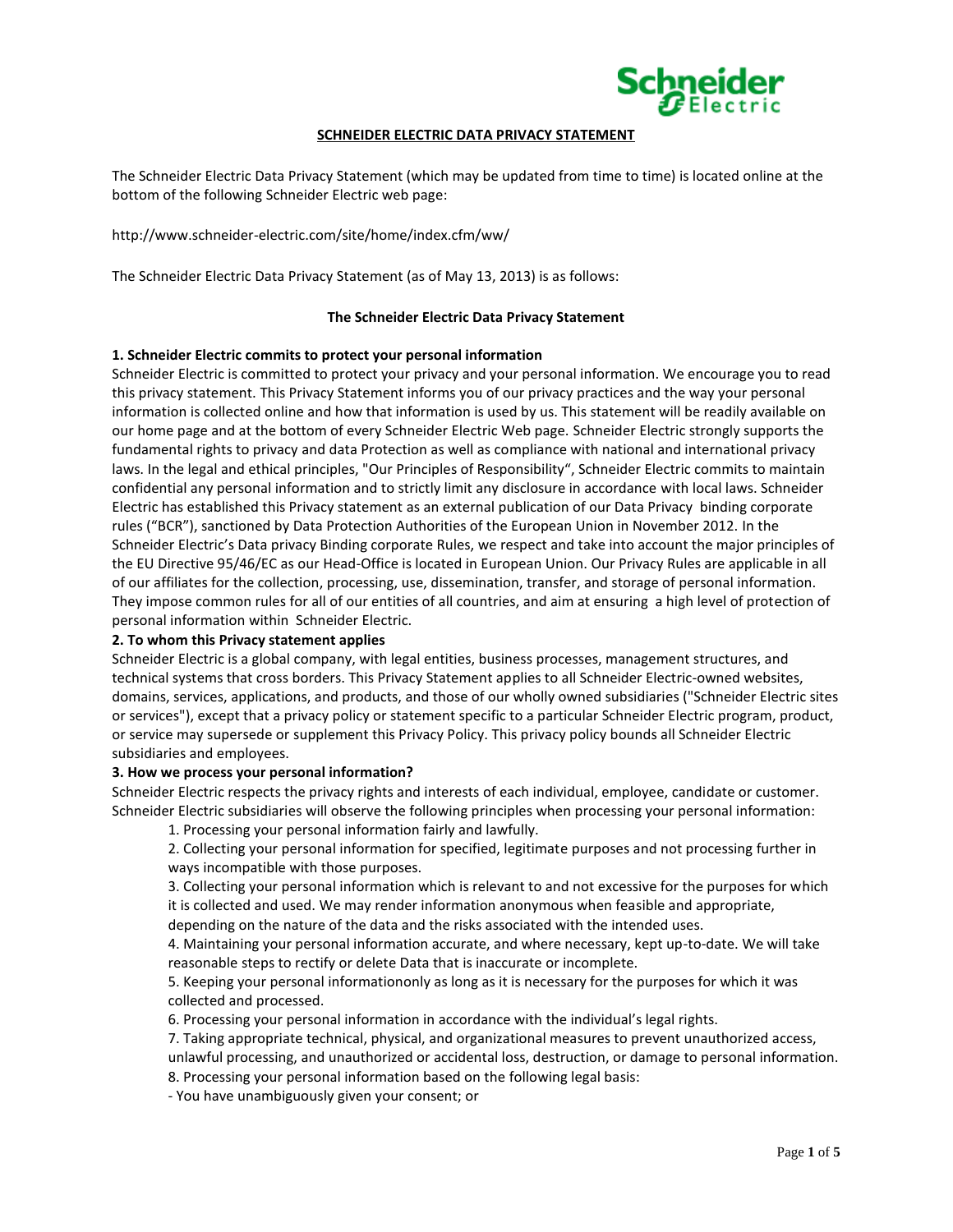- The processing is necessary for the performance of a contract to which you are party or in order to take steps at your request prior to entering into a contract; or

- The processing is necessary for compliance with a legal obligation to which Schneider Electric is subject; or

- The processing is necessary in order to protect the vital interests of the data subject; or

- The processing is necessary for the performance of a task carried out in the public interest or in the exercise of official authority vested in the controller or in a third party to whom the data is disclosed; or - The processing is necessary for the purposes of the legitimate interests pursued by Schneider Electric or by the third party or parties to whom the data is disclosed, except where such interests are overridden by the interests for fundamental rights and freedoms of the data subject.

All Schneider Electric entities ensure that these principles are observed.

# **4. Why we collect your personal information?**

Our primary goals in collecting information are to provide our customers and other users with superior service and a smooth, efficient and personalised experience while using the sites. For example, if you purchase products or request information on the sites, we use your personal information to fill your order or provide the requested information. Schneider Electric may collect personal Information from you to complete various transactions, such as:

- product or service orders, activations and registrations
- profile creation
- information requests
- marketing or support subscriptions
- contest entries or survey participation
- job applications

# **5. What information is collected?**

Schneider Electric collects and uses your personal information to better serve you and personalise your experience and interaction with Schneider Electric. Such collection is done with appropriate notice and consent, along with required filings with data protection authorities, where applicable. Personal information (or personal data) means any information relating to an identified or identifiable natural person ('data subject'); an identifiable person is one who can be identified, directly or indirectly, in particular by reference to an identification number or to one or more factors specific to his physical, physiological, mental, economic, cultural or social identity. This privacy statement does not cover personal information rendered anonymous or where pseudonyms are used. Data is rendered anonymous if individual persons are no longer identifiable or are identifiable only with a disproportionately large expense in time, cost, or labour. The use of pseudonyms involves the replacement of names or other identifiers with substitutes, so that identification of individual persons is either impossible or at least rendered considerably more difficult. If data rendered anonymous becomes no longer anonymous (i.e., individual persons are again identifiable), or if pseudonyms are used and the pseudonyms allow identification of individual persons, then this privacy statement will again apply. It is always up to you whether to disclose personal information to us, although if you elect not to do so, we reserve the right not to register you as a user or provide you with any products or services. The types of personal information we collect from you may include:

- your name, company, email address, phone number, billing address and shipping address
- customer type, job function, job title, purchasing authority, purchasing timeframe and others

• product and service preferences, contact preferences, educational and employment background, and job interest data

- your Schneider Electric user ID and password (where applicable)
- credit card information (where applicable)
- IP address (see chapter on cookies)
- How We Use Your Information:

We gather and use information in a number of ways, including the following:

Browsing and Searching: We collect certain personal Information when you visit the sites or click on the various links for products and services. We collect this information to improve your web user experience for your next visits (ex: country selection), help run the sites more efficiently, to gather broad demographic information, to monitor the level of activity on the sites, and to evaluate the effectiveness of our advertising. (See chapter 8 about cookies)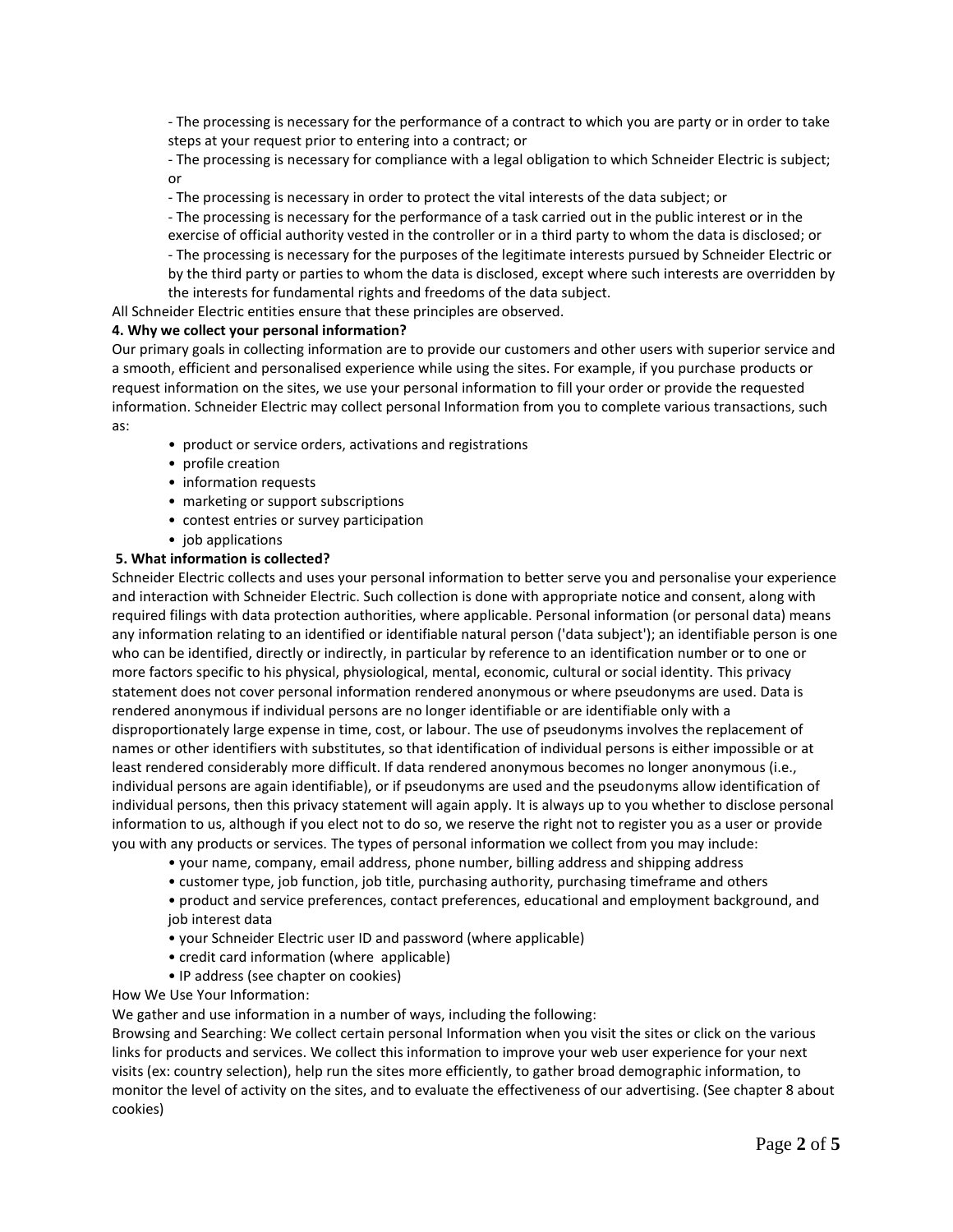Ordering: We collect Personal Information when you purchase products and services. We collect this information to deliver your order, to obtain payment, and to communicate with you about the status of your order.

Technical support: We may collect certain information when you request technical support for Schneider Electric products. This information is necessary to identify your systems, understand the configuration of the products, diagnose your questions, and provide solutions.

Online surveys and polling: We collect Personal Information from customers who volunteer to complete surveys or participate in polls. We use this information to improve our products and services.

Promotional activities: We collect Personal Information from you when you enter a promotional program or activity. We use this information to administer the program or activity, to send you promotional e-mails, notify winners, and make the winners' list publicly available pursuant to applicable regulations and laws.

Newsletters and promotional e-mails: We collect Personal Information when you ask to receive newsletters, promotional e-mails, and other information. We use this information to provide you the information you request. Contact information: If you contact us, we keep a record of your correspondence or comments, including Personal Information, in a file specific to you. We use this information to help us provide you better service in the event you contact us again.

We may keep your information for a reasonable period for the purposes set out above.

# How do we use your information for marketing

We (including our group companies) and carefully selected third parties may use the information we collect to inform you, by letter, fax, phone, SMS and email about promotions, news and new products that we think may be of interest to you. By providing us with your information you consent to being contacted by these methods for these purposes. If you do not wish to receive marketing information from us please indicate this where requested on the registration or request form.

### **6. What we do with your personal data**

If you do provide personal information to us, either directly or through a reseller or other business partner, we will:

• not sell or rent it to a third party without your permission — although unless you opt–in , we may use your contact information to provide you with information we believe you need to know or may find useful, such as (for example) news about our services and products and modifications to the Terms of Service;

• take commercially reasonable precautions to protect the information from loss, misuse and unauthorized access, disclosure, alteration and destruction;

• not use or disclose the information except:

> as necessary to provide services or products you have ordered, such as (for example) by providing it to a carrier to deliver products you have ordered;

> in other ways described in this privacy policy or to which you have otherwise consented;

> in the aggregate with other information in such a way so that your identity cannot reasonably be determined (for example, statistical compilations);

> as required by law, for example, in response to a subpoena or search warrant;

> to outside auditors who have agreed to keep the information confidential;

> as necessary to enforce the Terms of Service;

> as necessary to protect the rights, safety, or property of Schneider Electric, its users, or others; this may include (for example) exchanging information with other organisations for fraud protection and/or risk reduction.

## **7. Your consent**

By providing us with your personal information and using the sites, you consent to our processing your personal data and sensitive personal data for the above purposes. You also consent to our transferring your information to countries or jurisdictions which do not provide the same level of data protection as the EU, if necessary for the above purposes. If we do make such a transfer, we will, if appropriate, put a contract in place to ensure that your information is protected. If you provide us with information about another person, you confirm that they have appointed you to act for them, to consent to the processing of their personal data including sensitive personal data and that you have informed them of our identity and the purposes (as set out above) for which their personal data will be processed.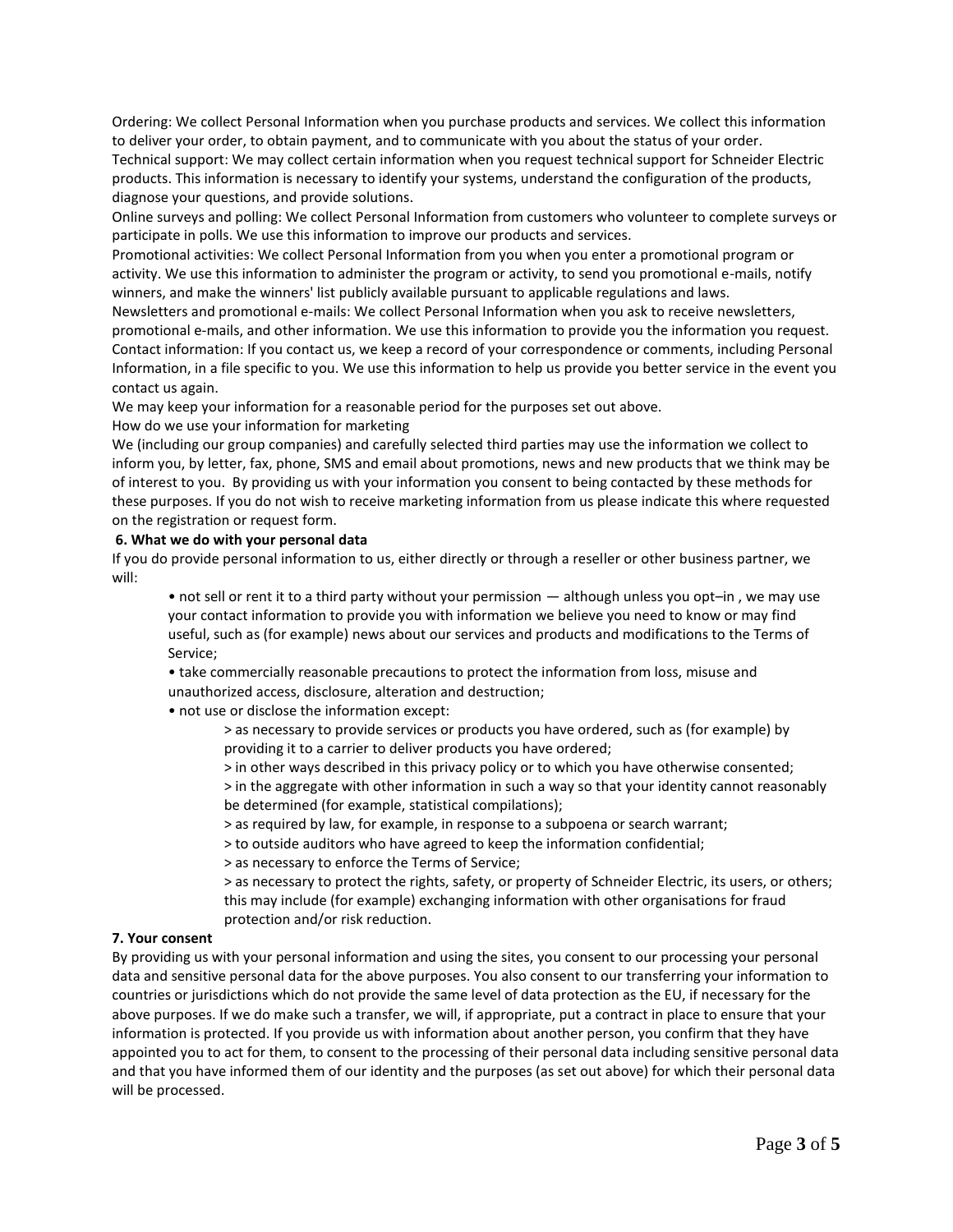# **8. Cookies**

A cookie is a piece of information in the form of a very small text file that is placed on an internet user's hard drive. It is generated by a web page server, which is basically the computer that operates a web site. The information the cookie contains is set by the server and it can be used by that server whenever the user visits the site. A cookie can be thought of as an internet user's identification card, which tell a web site when the user has returned. (Source: www.AboutCookies.org)

Using cookies enables us to provide you with certain features and provides us with information regarding website visits. We may use cookies also to allow us to make the sites more user friendly. Most browsers automatically accept cookies but you do not have to accept them. You can usually change your browser to prevent acceptance and you should still be able to enjoy most of the features on the sites.If you want to delete any cookies that are already on your computer or to stop cookies being accepted in future you should refer to your browser manufacturer's instructions by clicking "Help" in your browser menu. More information is available at www.AboutCookies.org.

Third party cookies for analytics purpose

In order to provide our visitors with a better service, we measure the number of page views, the number of visits, the different actions performed by visitors on our site, the geo-location of our visitors and the number of times visitors return to our site. For this purpose, we use two web analytics software tools: Analyzer and Google Analytics.

Analyzer information (AT Internet - http://www.atinternet.com)

As far as AT Internet is concerned "cookies" are used to carry out relevant and detailed statistical research. The "cookie" is used in addition to the JavaScript tag, and thanks to the use of "cookies" it becomes possible to refine the analyses of JavaScript tags, and they also enable AT Internet customers to recognise visitors each time they visit their site. These "cookies" store information relating to only one AT Internet user ID, and under no circumstances is this information used to collect personal data on the visitors. All of the results which are obtained are then compiled, and are completely anonymous. The results provide information on the navigation and behaviour of Internet users on the websites of AT Internet customers, information such as: the number of visitors, the number of visits, the number of page viewed and other information that is necessary for the effective measurement of Internet user interests. With these results it is then possible to improve the ergonomics and content of such websites.

Please visit http://www.atinternet.com/en/data\_protection\_policy/ in order to check your access rights, right to reply and right to remove data.

Google Analytics information

This website uses as well Google Analytics, a web analytics service provided by Google, Inc. ("Google"). Google Analytics uses "cookies", which are text files placed on your computer, to help the website analyse how users use the site. The information generated by the cookie about your use of the website will be transmitted to and stored by Google on servers in the United States. In case IP-anonymisation is activated on this website, your IP address will be truncated within the area of Member States of the European Union or other parties to the Agreement on the European Economic Area. Only in exceptional cases the whole IP address will be first transferred to a Google server in the USA and truncated there. The IP-anonymisation is active on this website. Google will use this information on behalf of the operator of this website for the purpose of evaluating your use of the website, compiling reports on website activity for website operators and providing them other services relating to website activity and internet usage. The IP-address that your Browser conveys within the scope of Google Analytics will not be associated with any other data held by Google. You may refuse the use of cookies by selecting the appropriate settings on your browser, however please note that if you do this you may not be able to use the full functionality of this website. You can also opt-out from being tracked by Google Analytics with effect for the future by downloading and installing Google Analytics Opt-out Browser Add-on for your current web browser: http://tools.google.com/dlpage/gaoptout?hl=en

### **9. How we protect your information**

Schneider Electric and its subsidiaries are committed to taking appropriate technical, physical, and organizational measures to protect its Employees and Customers Personal Data against unauthorized access, unlawful processing, accidental loss or damage, and unauthorized destruction. We offer the use of a secure server to enable you to place orders or access your account information. This encrypts your information before it is sent to us. We also take appropriate measures to ensure that the information disclosed to us is kept secure, accurate and up to date